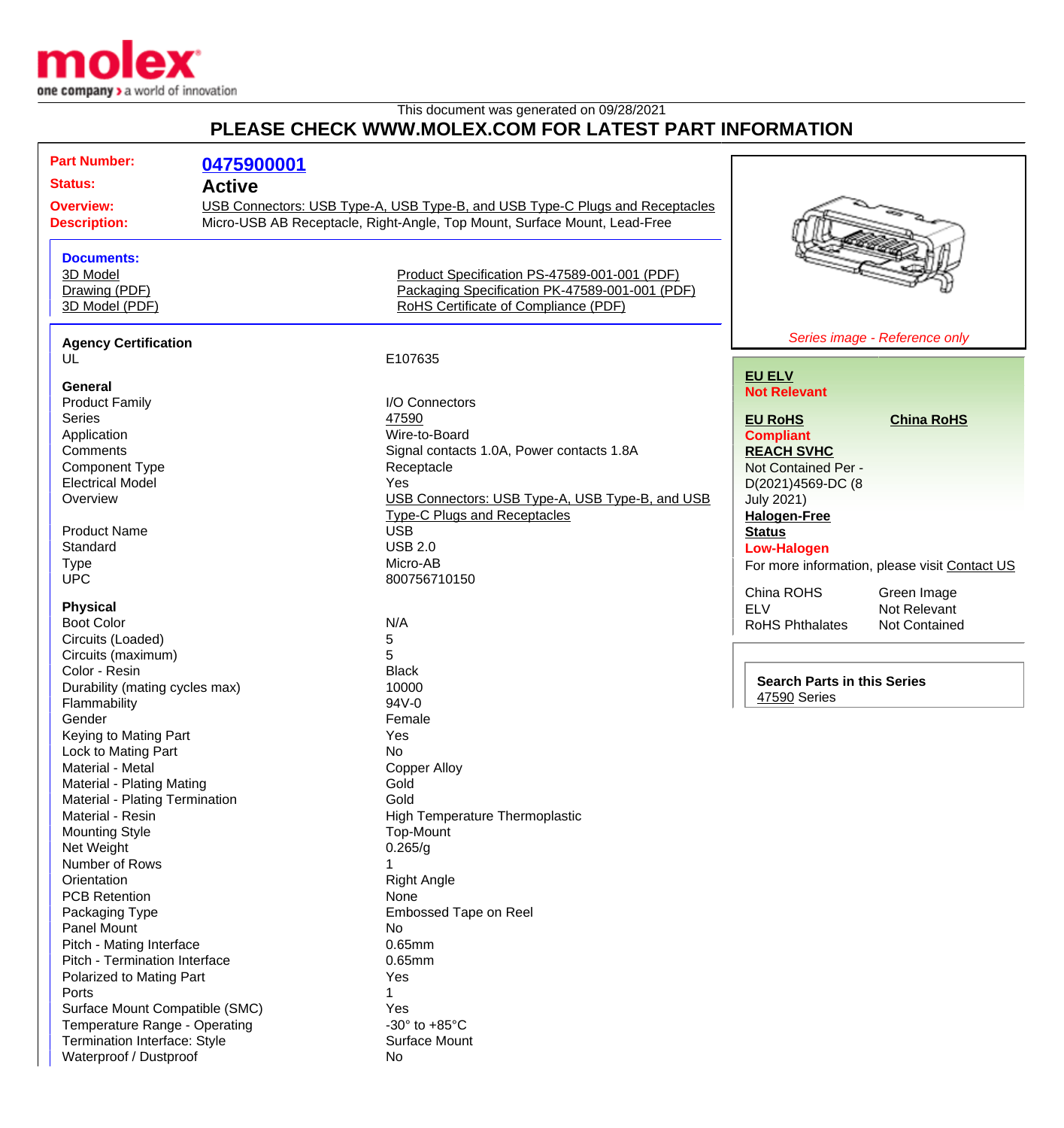| <b>Electrical</b><br>Current - Maximum per Contact<br>Grounding to Panel<br>Shield Type<br>Shielded<br>Voltage - Maximum                                                             | 1.8A, 1.0A<br>Yes<br><b>Full Shield</b><br>Yes<br>30V AC (RMS)                                   |  |
|--------------------------------------------------------------------------------------------------------------------------------------------------------------------------------------|--------------------------------------------------------------------------------------------------|--|
| <b>Solder Process Data</b><br>Duration at Max. Process Temperature (seconds)<br>Lead-freeProcess Capability<br>Max. Cycles at Max. Process Temperature<br>Process Temperature max. C | 010<br><b>REFLOW</b><br>001<br>260                                                               |  |
| <b>Material Info</b><br>Engineering Number                                                                                                                                           | NT501-5520                                                                                       |  |
| <b>Reference - Drawing Numbers</b><br>Electrical Model Document<br><b>Packaging Specification</b><br><b>Product Specification</b><br>S-Parameter Model<br>Sales Drawing              | EE-47590-001-001<br>PK-47589-001-001<br>PS-47589-001-001<br>SP-47590-001-001<br>SD-47590-001-001 |  |

## This document was generated on 09/28/2021 **PLEASE CHECK WWW.MOLEX.COM FOR LATEST PART INFORMATION**